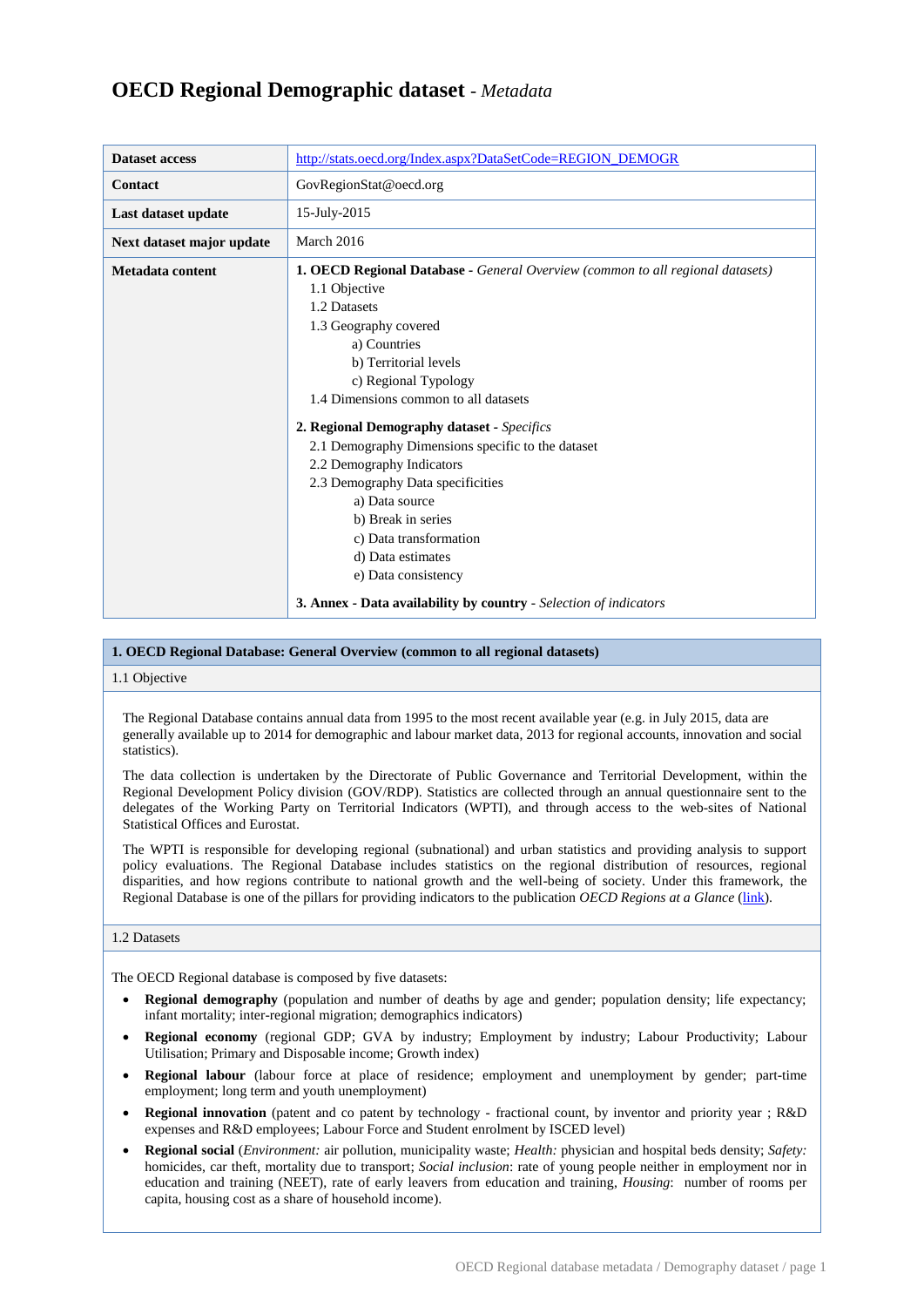# **a) Countries**

The Regional Database covers subnational statistics for the 34 OECD countries, plus 10 non-OECD member countries (Brazil, Colombia, Costa Rica, China, India, Indonesia, Latvia, Lithuania, Russia and South Africa).

## **b) Territorial Levels (TLs)**

In order to facilitate greater comparability of regions, the OECD has classified two levels of subnational units. This classification is officially established, relatively stable in all member countries, and is used by many countries as framework for implementing regional policies:

- ˗ Territorial Level 2 (TL2): covers the first administrative tier of subnational government, consisting in 362 large regions for the OECD zone. No regions have been defined for Luxembourg.
- ˗ Territorial Level 3 (TL3): is composed by 1 802 small regions under the OECD zone. TL3 regions are available for OECD countries plus Latvia and Lithuania. During 2015, Portugal is in the process of implementing new TL3 regions, therefore both classifications are reported in the Regional Database during this process.

| Country                    | <b>Territorial level 2</b>                  | Territorial level 3                                                                                                                    |  |  |
|----------------------------|---------------------------------------------|----------------------------------------------------------------------------------------------------------------------------------------|--|--|
| Australia                  | States/territories (8)                      | Statistical divisions (60)                                                                                                             |  |  |
| Austria                    | Bundesländer (9)                            | Gruppen von Politischen Bezirken (35)                                                                                                  |  |  |
| Belgium                    | Régions (3)                                 | Provinces (11)                                                                                                                         |  |  |
| Canada                     | Provinces and territories (13)              | Census divisions (288)                                                                                                                 |  |  |
| Chile                      | Regions (15)                                | Provincias (54)                                                                                                                        |  |  |
| Czech Republic             | Oblasti (8)                                 | Kraje (14)                                                                                                                             |  |  |
| Denmark                    | Regioner (5)                                | Landsdeler (11)                                                                                                                        |  |  |
| Estonia                    | Region (1)                                  | Groups of maakond (5)                                                                                                                  |  |  |
| Finland                    | Suuralueet (5)                              | Maakunnat (19)                                                                                                                         |  |  |
| France                     | Régions (22)                                | Départements (96)                                                                                                                      |  |  |
| Germany                    | Länder (16)                                 | Spatial planning regions (96)                                                                                                          |  |  |
| Greece                     | Groups of development regions (4)           | Development regions (13)                                                                                                               |  |  |
| Hungary                    | Planning statistical regions (7)            | Counties + Budapest (20)                                                                                                               |  |  |
| Iceland                    | Regions (2)                                 | Landsvaedi (8)                                                                                                                         |  |  |
| Ireland                    | Groups regional authority regions (2)       | Regional authority regions (8)                                                                                                         |  |  |
| <b>Israel</b>              | Districts (7)                               |                                                                                                                                        |  |  |
| Italy                      | Regioni (21)                                | Province (110)                                                                                                                         |  |  |
| Japan                      | Groups of prefectures (10)                  | Prefectures (47)                                                                                                                       |  |  |
| Korea                      | Regions (7)                                 | Special city, metrop. area and province (16)                                                                                           |  |  |
| Luxembourg                 | State (1)                                   | State (1)                                                                                                                              |  |  |
| Mexico                     | Estados (32)                                | Grupos de municipios (209)                                                                                                             |  |  |
| Netherlands                | Landsdelen (4)                              | Provinces (12)                                                                                                                         |  |  |
| New Zealand                | Groups of regional councils (2)             | Regional councils (14)                                                                                                                 |  |  |
| Norway                     | Landsdeler (7)                              | Fylker (19)                                                                                                                            |  |  |
| Poland                     | Vojewodztwa (16)                            | Podregiony (66)                                                                                                                        |  |  |
| Portugal                   | Comissaoes de coordenaçao e desenvolvimento | Grupos de municipios (30)                                                                                                              |  |  |
| Portugal (new TL3 regions) | regional & regioes autonomas (7)            | Grupos de municipios (25)                                                                                                              |  |  |
| Slovak Republic            | Zoskupenia krajov (4)                       | Kraj (8)                                                                                                                               |  |  |
| Slovenia                   | Kohezijske regije (2)                       | Statistične regije (12)                                                                                                                |  |  |
| Spain                      | Comunidades autonomas (19)                  | Provincias (59)                                                                                                                        |  |  |
| Sweden                     | Riksomraden (8)                             | Län (21)                                                                                                                               |  |  |
| Switzerland                | Grandes regions (7)                         | Cantons (26)                                                                                                                           |  |  |
| Turkey                     | Regions (26)                                | Provinces (81)                                                                                                                         |  |  |
| United Kingdom             | Regions and countries (12)                  | Upper tier authorities or groups of lower tier<br>authorities or groups of unitary authorities or<br>LECs or groups of districts (139) |  |  |
| <b>United States</b>       | States and the District of Columbia (51)    | Economic areas (179)                                                                                                                   |  |  |
| Brazil                     | Estados + districto federal (27)            | $\overline{a}$                                                                                                                         |  |  |
| China                      | Provinces (31)                              | $\overline{a}$                                                                                                                         |  |  |
| Colombia                   | Departamentos (32) and Capital District     | $\overline{\phantom{0}}$                                                                                                               |  |  |
| Costa Rica                 | Provinces (7)                               |                                                                                                                                        |  |  |
| India                      | States and union territories (35)           | $\overline{\phantom{a}}$                                                                                                               |  |  |
| Indonesia                  | Provinces (33)                              |                                                                                                                                        |  |  |
|                            |                                             |                                                                                                                                        |  |  |
| Latvia                     | Region (1)                                  | Statistical regions (6)                                                                                                                |  |  |
| Lithuania                  | Region (1)                                  | Counties (10)                                                                                                                          |  |  |
| Russian Federation         | Oblast or okrug (83)                        | -                                                                                                                                      |  |  |
| South Africa               | Provinces (9)                               | -                                                                                                                                      |  |  |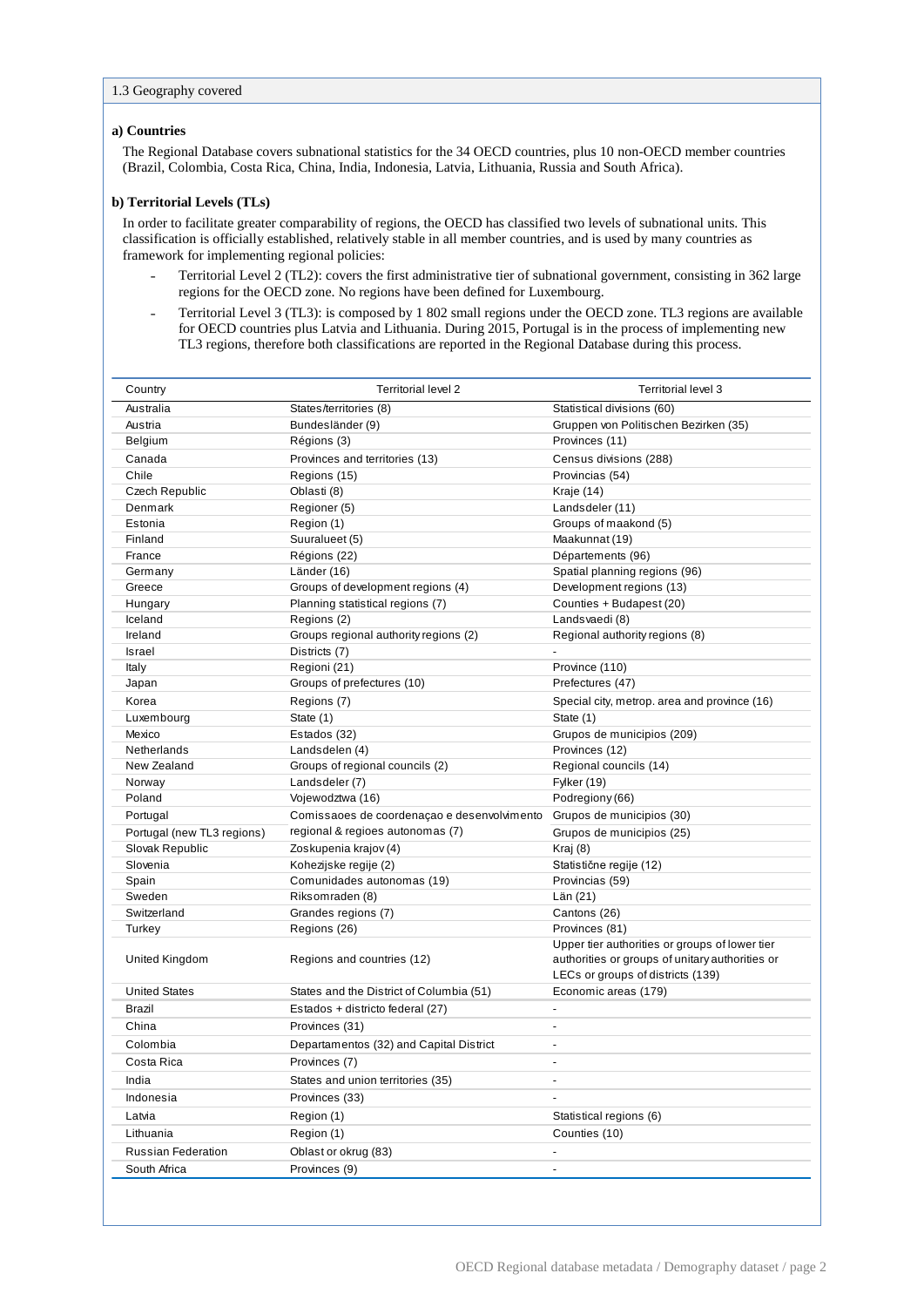### **c) Regional Typology**

The OECD has established a regional typology for small regions (TL3 level), to better take in account the different "geography" of each geographic unit. This typology, based on settlement patterns calculated on the percentage of population living in rural communities, enables meaningful comparisons between regions belonging to the same type and level.

The OECD regional typology is primarily based on a criterion which identifies rural communities according to population density. A community is defined as rural if its population density is below 150 inhabitants per km2 (500 inhabitants for Japan and Korea to account for the fact that the national population density exceeds 300 inhabitants per km2). The next steps of the methodology follows the scheme presented on the right. For further information, the detailed methodology is availabl[e here.](http://www.oecd.org/gov/regional-policy/48670214.pdf)

Thus, each TL3 regions have been classified as:

- ˗ Predominantly Urban (PU)
- ˗ Intermediate (IN)
- Predominantly Rural (PR)

Predominantly Rural regions are further distinguished between rural regions that are:

- Close to larger urban centres (PRC)
- ˗ Remote (PRR)

This extended typology is currently not available for Australia and Chile, and for which rural regions are therefore presented under predominantly rural (PR).



1.4 Dimensions common to all datasets

The data selection in the datasets can be done through the following common dimensions:

- **Territorial Level and Typology**: data can be selected at different levels:
	- ˗ country level, code=[1]
	- large regions, code=[2]
	- small regions: predominantly urban [3\_PU], intermediate [3\_IN], predominantly rural close to a city [3\_PRC], predominantly rural remote [3\_PRR] (for Australia and Chile, only [3\_PR] currently available for rural regions).
	- aggregation of typology at country level: predominantly urban [1\_PU], intermediate [1\_IN], predominantly rural [1\_PR], predominantly rural close to a city [1\_PRC], predominantly rural remote [1\_PRR]
- **Region**: regions are presented as a tree structure, in other words, TL2 large regions are contained in their respective countries and TL3 small regions are contained under their respective TL2. There are two exceptions to this rule:
	- The United States, for which not all TL3 are contained in a single TL2, therefore the list of TL3 regions are presented below the list of TL2 regions.
- ˗ The TL3 region 'Ost-Friesland' in Germany [code=DE12] which is contained in two TL2 regions, the 'Lower Saxony' [DE9] and 'Bremen' [DE5]. In order to ease the selection, this region has been put under 'Lower Saxony' [DE9], since more than 80% of its population is located in this TL2, and therefore, the values for these two TL2 don't correspond to the sum of the TL3 shown under their hierarchy.
- **Indicator**: the list of indicators is specific to the datasets (cf. next box).
- **Position**: this dimension allows to show the regional disparities the selection of extreme regional values within a country, by territorial level and by year. All regions can be selected through the position 'All regions' [code=ALL], which is the selection by default, or only the selection of regions that have the highest and the lowest values can be selected [codes=MAX,MIN]. This can be done only for a selection of relevant indicators, which is specific to each dataset. The highest or lowest values can return several values if more than one region have the same value. Highest and lowest values are retuned without taking in account if the indicator is a 'positive indicator' like life expectancy, or a 'negative indicator' like unemployment rate.
- **Time:** reference year

In addition to these common dimensions, some datasets have specific dimensions:

- **Gender** (for Regional Demography and Labour datasets)
- **Series** and **Measure** (for the Regional Economy dataset)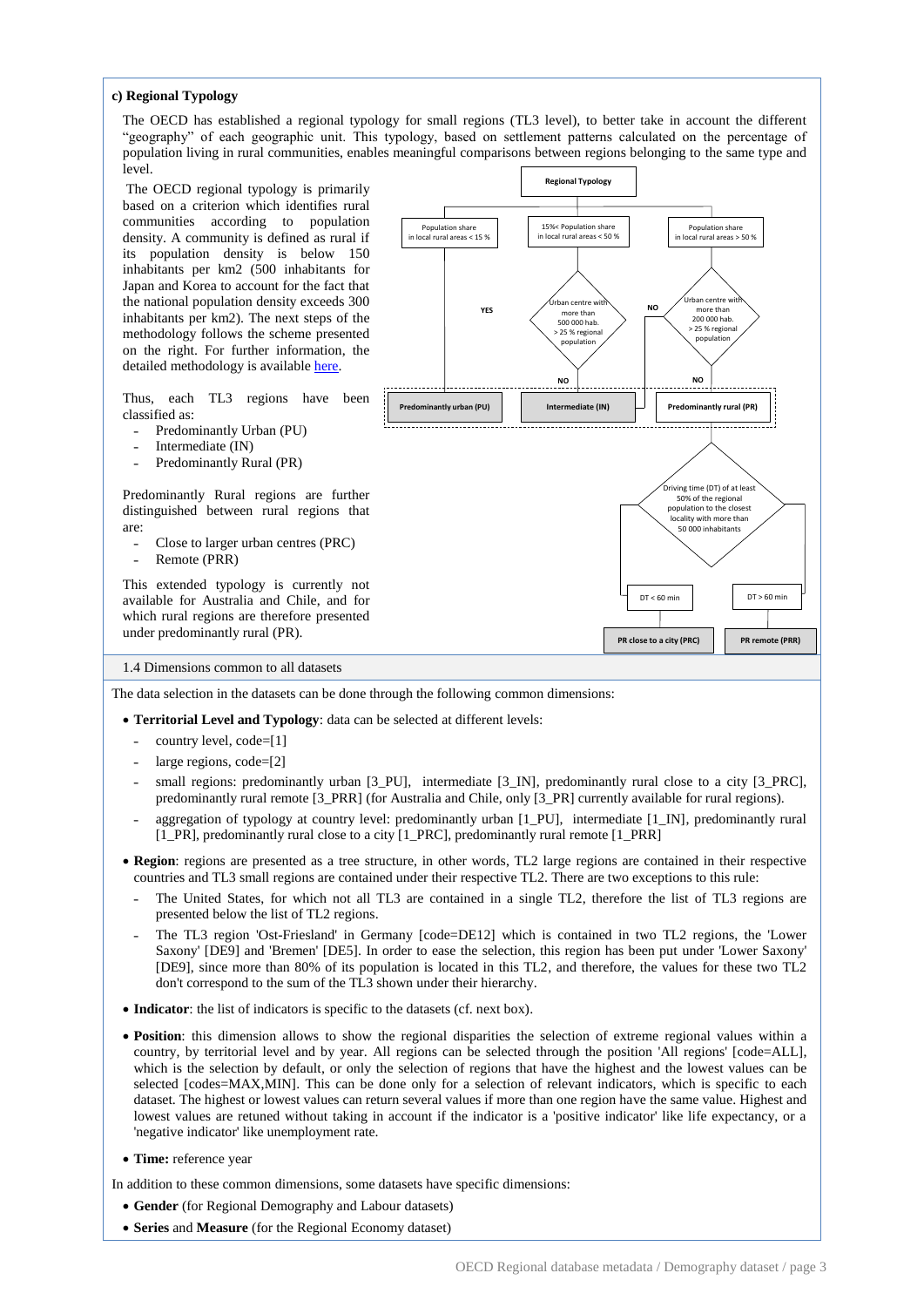#### **2. Regional Demography dataset**

2.1 Demography Dimensions specific to the dataset

#### **Gender:** female, male, both sex

#### 2.2 Demography Indicators

- **Regional Area and Population Density:** surface of land area in square kilometres, population density in number of person per square kilometres, population density growth index  $(2001=100)$ .
- **Regional Population by Age and Sex (persons):** Population by sex and five-year age group (up to 80+ years old), and broad age: Youth Population Group (0-14), Working Age Population Group (15-64), Old Population Group (65+). Data are based on the following period:
	- ˗ *1st of January*: Austria, Belgium, Denmark, Estonia, Finland, France, Greece, Hungary, Iceland, Italy, Luxembourg, Netherlands, Norway, Portugal, Slovak Republic, Slovenia, Spain, United Kingdom, China, Latvia, Russian Federation.
	- ˗ *31st of December restated to 1st of January the following year by the OECD Secretariat*: Czech Republic, Germany, Israel, Poland, Sweden, Switzerland, Turkey.
	- April: Ireland.
	- ˗ *Average population over the year*: Chile, Korea, Brazil, Colombia, Costa Rica, India, Indonesia, South Africa.
	- ˗ *30th of June*: Australia, Mexico and New Zealand.
	- *Ist of July*: Canada and the United States.
	- ˗ *1st of October*: Japan.
- **Deaths by Age and Sex in Regions (persons)**: Deaths by sex and five-year age group (up to 80+ years old), and broad age: Youth Group (0-14), Working Age Group (15-64), Old Group (65+).

### **Demographic Composition and Evolution:**

- Dependency Ratio, Youth (% -15 over population 15-64)
- ˗ Dependency Ratio, Elderly (% 65+ over population 15-64)
- ˗ Dependency Ratio, Demographic (% -15 plus 65+ over population 15-64)
- Dependency Ratio, Economic (% pop. outside labour force plus unemployed over employed)
- Sex Ratio, Total Population (% population males over females)
- Sex Ratio, Youth Population (% -15 population males over females )
- Sex Ratio, Elderly Population (%  $65+$  population males over females)
- ˗ Share of Elderly Population (% 65+ over total population)
- Share of Very Elderly Population (% 80+ over total population)
- ˗ Child-to-Woman Ratio (% 0-4 over females 15-49)
- ˗ Growth/Shrinking Index of the Total Population (2001=100)
- ˗ Growth/Shrinking Index of the 65+ Elderly Population (2001=100)

# **Regional Mortality and Life Expectancy:**

- ˗ Crude Death Rate (deaths for 100 000 population)
- ˗ Crude Youth Death Rate (0-14 deaths for 100 000 population of same age group)
- ˗ Age-Adjusted Mortality Rate (\*)
- ˗ Infant Mortality Rate (less than 1 year deaths for 1 000 live births)
- ˗ Infant Mortality Rate Gender difference (female-male)
- ˗ Life Expectancy at Birth
- ˗ Life Expectancy at Birth Gender difference in Years (female-male)
- **Inter-Regional Mobility (migrants from a region to another region of the same country):**
	- ˗ New residents in the region coming from another region of the same country
		- New residents in the region aged 15 to 29 coming from another region of the same country
	- Persons who left the region to reside in another region of the same country
	- Persons aged 15 to 29 who left the region to reside in another region of the same country
	- ˗ Net inter-regional migration, All Persons (inflows minus outflows)
	- ˗ Net inter-regional migration, Persons aged 15 to 29 (inflows minus outflows)
	- ˗ Inter-regional migration rate, (% migrants over population)
	- ˗ Inter-regional net flows migration rate, (% net flows over population)
	- Young migrants share (migrants 15 to 29 over total migrants)

(\*) Age-adjusted mortality rates eliminate the difference in mortality rates due to a population's age profile and are comparable across countries and regions. Age-adjusted mortality rates are calculated by applying the age-specific death rates of one region to the age distribution of a standard population. Here, the standard population by five years age class is represented by the OECD area population in 2010.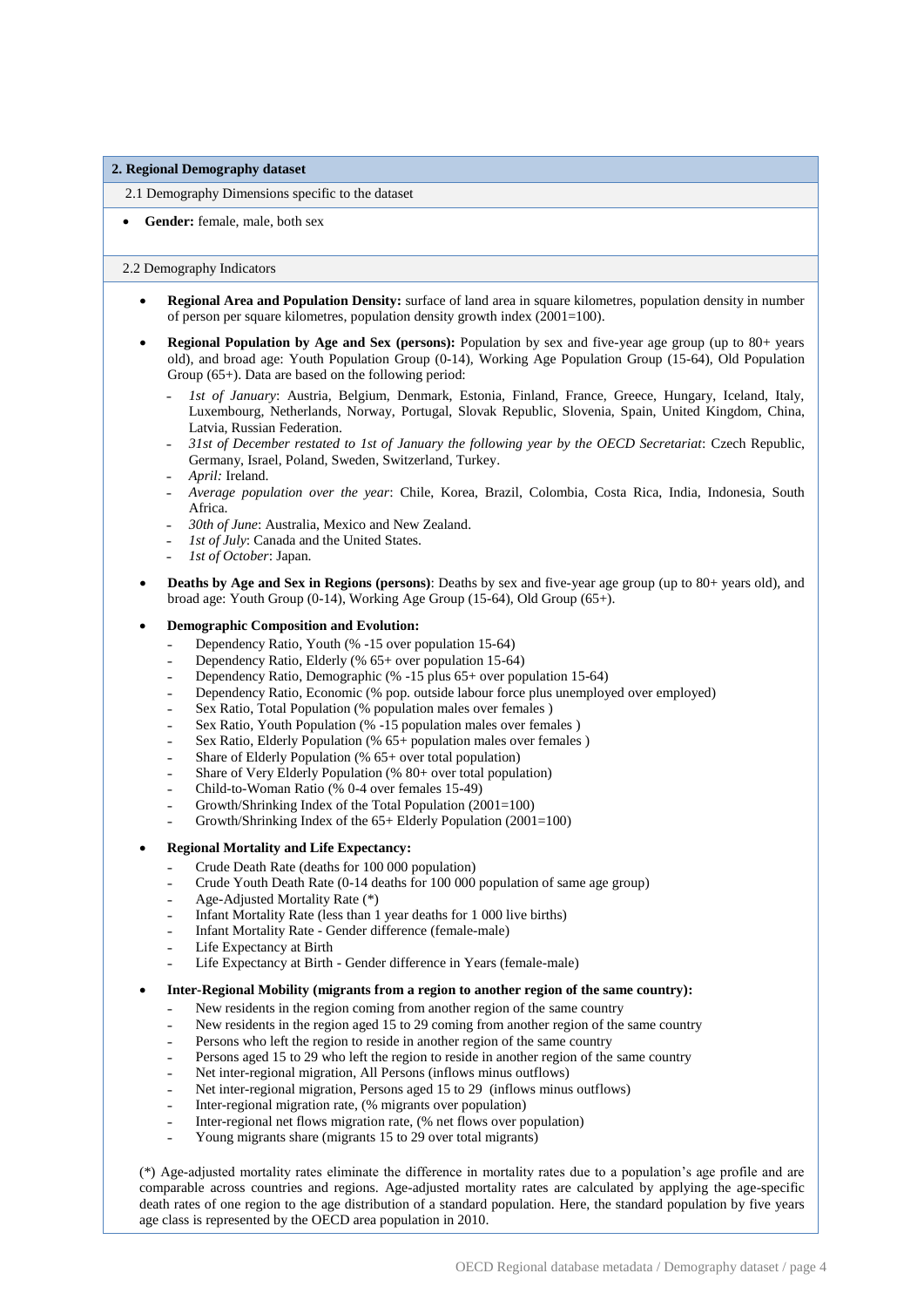### 2.3 Demography Data specificities

#### **a) Data sources**

Data for regional population by 5-years age and sex, deaths by 5-years age and sex, infant mortality rates and life expectancy are collected from the National Statistical Offices, and in particular, through the network of Delegates participating to the Working Party on Territorial Indicators. Regarding EU countries, data for infant mortality rates are collected from Eurostat, and in addition, due to time lags that may occurs in the data collection, some variables are complemented with the latest year available from Eurostat.

The OECD calculates all other demographic indicators for all regions of the countries.

## **b) Break in series**

Population data:

- ˗ *Denmark:* break in series in 2007 due to change in municipality borders. In order to keep longer times series, historical data (Statistics Denmark, table BEF1A) before 2007 have been bridged by OECD Secretariat to the table FOLK1 at municipal level.
- *Mexico:* break in series in 2011 due to different sources used: the population data for 2010 come from the Population and Housing Census (source INEGI). As from 2011 data are based on population projection (source: CONAPO. Proyecciones de la Población de México 2010-2030). Due to the different data sources used, there is an important break between 2010 and 2011 in the series.
- ˗ *Korea:* as from 2012, a new province have been: Sejong Province, near by Daejeon [KR051], Chungcheongnam-do [KR053] and in Chungcheong Region [KR05]. In reason of limited data availability for other variables than population, Sejong data have been aggregated in Chungcheongnam-do [KR053].
- ˗ *Poland:* population data source is the Central Statistical Office of Poland. Break in series in 2000 and 2011: the balance of population is based for the period 1991-1999 on the National Population Census 1988; for the period 2000-2010 on the National Population and Housing Census 2002, and since 2011 on the Population and Housing Census 2011.
- ˗ *Slovenia:* Statistical Office of the Republic of Slovenia is using a new statistical definition of population after 1 January 2008, i.e. since 2009, are not directly comparable to the data as of previous years.
- ˗ *Switzerland*: break in the population time series 2010 onwards (restated to 2011 onwards by OECD) due to a change in the definition of the permanent resident population.

#### **c) Data transformation**

- Population data are collected up to the age 85+, but some countries have only a breakdown of their population up to the age 80+ (Chile, Colombia, Korea before 2000, and Japan for 2001 and 2006 years). Therefore in order to allow comparability across countries, the two last age range (80-84 and 85+) have been sum up into 80+.
- ˗ Data are collected at regional level, the Secretariat calculate aggregation of typology at country level.

#### **d) Data estimates**

- Mexico: the data source is the INEGI, mid-year estimates from the Population and Housing Census 2010 1990,1995,2000,2005,2010. The OECD Secretariat estimates inter-census years.
- Hungary TL3: population data have been estimated by OECD Secretariat for the period 1996-2000 based on the Compound Average Growth Rate between the years 1995 and 2001.

## **e) Data consistency**

- ˗ Differences with National figures can occur due to difference of the reference period used: National values present average population, whereas in the Regional Demography, it has been preferred to keep to original reference period submitted in order to better identify and track break in series (cf. in point 2.2, the different reference periods reported by country). However, for the Regional Economy dataset, an average population have been computed in order to calculate per capita economic measures.
- ˗ France data: regions for France do not include French Overseas Departments and Territories, whereas these regions are included in National demographic values and as well as in EU Regional Demography.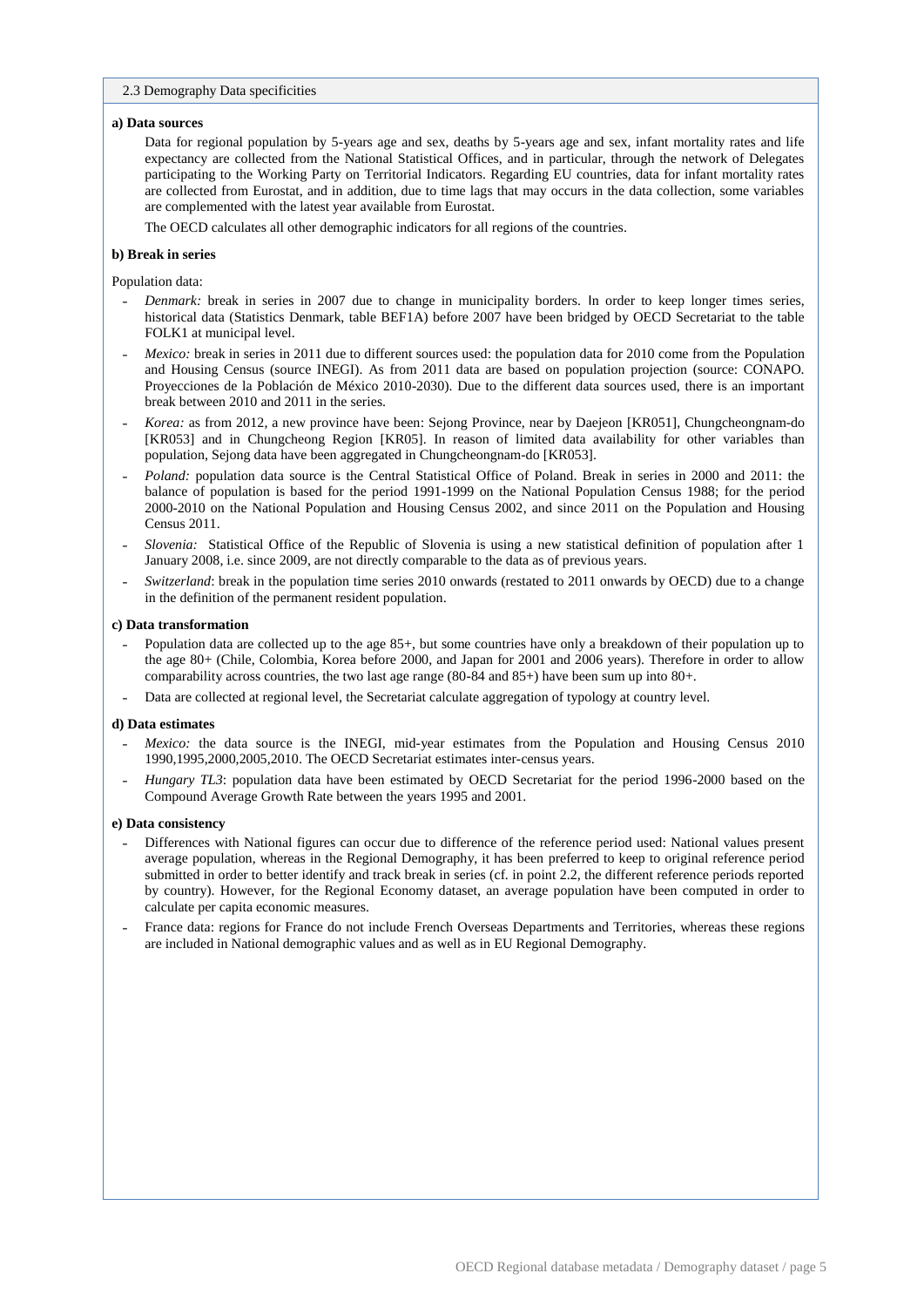# **3. Annex** *-* **Data availability by country - selection of indicators**

# 3.1 Regional Population

| ISO                              | Country               | Data source                                                                                                                                                                                                       | Coverage period<br>TL <sub>2</sub> | TL3                        | <b>Notes</b>                                                                                                                      |
|----------------------------------|-----------------------|-------------------------------------------------------------------------------------------------------------------------------------------------------------------------------------------------------------------|------------------------------------|----------------------------|-----------------------------------------------------------------------------------------------------------------------------------|
| $\mathbf{A}\mathbf{U}\mathbf{S}$ | Australia             | Australian Bureau of Statistics, cat. no. 3235.0, Population<br>Estimates by Age and Sex, Regions of Australia (ASGS 2011)                                                                                        | 1982-2013                          | 2001-2013                  | Population at 30th of June                                                                                                        |
| $\mathop{\rm AUT}$               | Austria               | Statistics Austria, Population statistics.                                                                                                                                                                        | 1990-2014                          | 1995-2014                  | Population at 1st of January                                                                                                      |
| BEL                              | Belgium               | Federal Public Service (FPS) Economy / Statistics Belgium.<br>Official count of the resident population                                                                                                           | 1990-2014                          | 1990-2014                  | Population at 1st of January                                                                                                      |
| CAN                              | Canada                | Statistics Canada. CansimTable 051-0062. Population Estimates<br>based on Standard Geographical Classification 2011                                                                                               | 1980-2014                          | 1996-2013                  | Population at 1st of July                                                                                                         |
| CHL                              | Chile                 | INE, Chile. Population projection and estimates by sex and age.<br>1990-2020                                                                                                                                      | 1990-2014                          | 1990-2014                  | Average annual population                                                                                                         |
| CZE                              | Czech republic        | Czech Statistical Office CZSO. Population of territorial units of<br>the Czech Republic                                                                                                                           | 1992-2014                          | 1992-2014                  | Population at 31st of December restated at<br>1st of January the following year by OECD                                           |
| <b>DNK</b>                       | Denmark               | Statistics Denmark - StatBank, (FOLK1)                                                                                                                                                                            | 1979-2014                          | 2008-2014                  | Population at 1st of January                                                                                                      |
| EST                              | Estonia               | Statistics Estonia. Statistical database - table PO022                                                                                                                                                            | 1990-2014                          | 1990-2014                  | Population at 1st of January                                                                                                      |
| FIN                              | Finland               | Statistics Finland, Population Statistics, Population structure                                                                                                                                                   | 1990-2014                          | 1990-2014                  | Population at 1st of January                                                                                                      |
| FRA                              | France                | Insee - Estimations de population pour la France métropolitaine                                                                                                                                                   | 1990-2014                          | 1990-2014                  | Population at 1st of January                                                                                                      |
| DEU                              | Germany               | Spatial Monitoring System of the Federal Institute for Building<br>(BBSR). Statistical Offices of the Federal States. Table 173-21-5-B                                                                            | 1990-2014                          | 1991-2014                  | Population at 31st of December restated at<br>1st of January the following year by OECD                                           |
| GRC                              | Greece                | Hellenic Statistical Authority. Population statistics                                                                                                                                                             | 1990-2014                          | 1990-2014                  | Population at 1st of January                                                                                                      |
| HUN                              | Hungary               | HCSO, Hungarian Central Statistical Office                                                                                                                                                                        | 1990-2014                          | 1990-2014                  | Population at 1st of January                                                                                                      |
| ISL                              | Iceland               | Statistics Iceland. Population at 1st of January by municipality                                                                                                                                                  | 1998-2015                          | 1998-2015                  | Population at 1st of January                                                                                                      |
| IRL                              | Ireland               | CSO, StatBank Ireland, Population estimates: PEA07 Estimated<br>Population, by Regional Authority Area and Year                                                                                                   | 1997-2014                          | 1997-2014                  | Population in April. 2014 data collected<br>from Eurostat                                                                         |
| ISR                              | Israel                | Central Bureau of Statistics Israel                                                                                                                                                                               | 1996-2014                          | 2010-2014                  | Population at 31st of December restated at<br>1st of January the following year by OECD                                           |
| ITA                              | Italy                 | National Institute for Statistics (Istat). Intercensal resident<br>population estimates (1991-2001 and 2002-2010) and population<br>projection for reference year 2011 onwards                                    | 1990-2014                          | 1990-2014                  | Population at 1st of January. 2014 data<br>collected from Eurostat                                                                |
| $_{\rm JPN}$                     | Japan                 | Statistics Bureau, Current Population Estimates as of October 1st                                                                                                                                                 | 1990-2013                          | 1990-2013                  | Population at 1st of October                                                                                                      |
| <b>KOR</b>                       | Korea                 | Statistics Korea, KOSIS database. Yearly average projected<br>population by age                                                                                                                                   | 1990-2014                          | 1990-2014                  | Average annual population                                                                                                         |
| LUX                              | Luxembourg            | Eurostat regional statistics, Population on 1 January by five year<br>age group, sex and NUTS 3 region, table demo_r_pjangrp3                                                                                     | 1990-2014                          | 1990-2014                  | Population at 1st of January                                                                                                      |
| MEX                              | Mexico                | INEGI, mid-year estimates, Population and Housing Census<br>(1990, 95, 00, 05, 2010), OECD estimates for intercensus years. As<br>from 2011 data are based on population projection.                              | 1990-2010(B)<br>2011-2014          | 1990-2010                  | Population at 30th of June. Break in series<br>between 2010 and 2011 due to the different<br>data sources used,                   |
| $\rm NLD$                        | Netherlands           | Eurostat regional statistics, Population on 1 January by five year<br>age group, sex and NUTS 3 region, table demo_r_pjangrp3                                                                                     | 1990-2014                          | 1990-2014                  | Population at 1st of January. 2014 data<br>collected from Eurostat                                                                |
| NZL                              | New Zealand           | Statistics New Zealand, Population Statistics. Boundaries at 1<br>January 2013. NZ.DOTSTAT (Tablecode 7501)                                                                                                       | 1996-2014                          | 1996-2014                  | Population at 30th of June                                                                                                        |
| $_{\rm NOR}$                     | Norway                | <b>Statistics Norway</b>                                                                                                                                                                                          | 1986-2014                          | 1986-2014                  | Population at 1st of January. . 2014 data<br>collected from Eurostat                                                              |
| POL                              | Poland                | Central Statistical Office of Poland. Local Data Bank (Population<br>and Vital statistics - Population by sex and age group (NTS-5)                                                                               | 2000-2014                          | 2000-2014                  | Population at 31st of December restated at<br>1st of January the following year by OECD                                           |
| PRT                              | Portugal              | Statistics Portugal (INE), Demographic Statistics                                                                                                                                                                 | 1992-2014                          | 1992-2014                  | Population at 1st of January                                                                                                      |
| SVK                              | Slovak Republic       | Statistical Office of the Slovak Republic                                                                                                                                                                         | 1996-2014                          | 1996-2014                  | Population at 1st of January                                                                                                      |
| SVN                              | Slovenia              | Statistical Office of the Republic of Slovenia. SI-STAT Data<br>Portal.                                                                                                                                           | 1990-2014                          | 1990-2014                  | Population at 1st of January. 2014 data<br>collected from Eurostat                                                                |
| ESP                              | Spain                 | INE - INEBASE Population data historical series, 1971 to 2014                                                                                                                                                     | 1990-2014                          | 1990-2014                  | Population at 1st of January                                                                                                      |
| SWE                              | Sweden                | <b>Statistics Sweden</b>                                                                                                                                                                                          | 1991-2015                          | 1991-2015                  | Population at 31st of December restated at<br>1st of January the following year by OECD                                           |
| ${\rm CHE}$                      | Switzerland           | Swiss Federal Statistical Office: from Dec-2010 onwards<br>(Population and Households Statistics (STATPOP); Dec-1990 to<br>Dec-2009: Annual Population Statistics (ESPOP)                                         | 1990-2010(B)/<br>2011-2014         | 1990-2010(B)/<br>2011-2014 | Population at 31st of December restated at<br>1st of January the following year by OECD.<br>Break in series between 2010 and 2011 |
| TUR                              | Turkey                | Turkish Statistical Institue (TurkStat). The source of 2007-2014<br>data is Address Based Population Registration System (ABPRS)<br>and dejure population                                                         | $2001 - 2007(B)$<br>2008-2015      | 2001-2007(B)/<br>2008-2015 | Population at 31st of December restated at<br>1st of January the following year by OECD                                           |
| $_{\rm GBR}$                     | United<br>Kingdom     | Office for National Statistics, ONS, Nomis database                                                                                                                                                               | 1991-2014                          | 2009/2010(B)<br>2014       | Population at 1st of January for TL2. 2014<br>data collected from Eurostat                                                        |
| <b>USA</b>                       | <b>United States</b>  | United States Census Bureau - State and County Population<br>Estimates, Table PEPAGESEX. Historical series, before 2000:<br>State and County Intercensal Estimates by Demographic<br>Characteristics (1990-1999). | 1990-2014                          | 1990-2014                  | Population at 1st of July                                                                                                         |
| BRA                              | <b>Brazil</b>         | Instituto Brasileiro de Geografia e Estatística, IBGE, census 1991,<br>2000, 2010                                                                                                                                 | 1991,2000,2010,<br>2011-2014       | $\ddotsc$                  | Population at 1st of July                                                                                                         |
| $\rm CHN$                        | China                 | China Statistical database - Age composition and dependency<br>ratio of population table                                                                                                                          | 1999-2015                          |                            | Population at 1st of January                                                                                                      |
| COL                              | Colombia              | DANE. Estimation of population 1985-2005 and projection of<br>population 2005-2020 by department.                                                                                                                 | 1990-2014                          | $\ddotsc$                  | Population at 30th of June                                                                                                        |
| CRI                              | Costa Rica            | Costa Rica Población total estimada al 30 de junio por grupos de<br>edades, según provincia y sexo                                                                                                                | 2000-2014                          | $\ddotsc$                  | Population at 30th of June                                                                                                        |
| $\mathop{\rm IND}\nolimits$      | India                 | Estimated mid-year population by states/UTs                                                                                                                                                                       | 2001-2012                          | $\ddotsc$                  | Average annual population                                                                                                         |
| $IDN$                            | Indonesia             | Statistics Indonesia - Population of Indonesia by Province                                                                                                                                                        | 2010                               | $\ddotsc$                  | Average annual population                                                                                                         |
| LVA                              | Latvia                | Central Statistical Bureau of Latvia. Population by statistical<br>region.                                                                                                                                        | 1990-2014                          | 1990-2014                  | Population at 1st of January                                                                                                      |
| LTU                              | Lithuania             | Eurostat regional statistics, Population on 1 January by five year<br>age group, sex and NUTS 3 region, table demo_r_pjangrp3                                                                                     | 1990-2014                          | 1990-2014                  | Population at 1st of January                                                                                                      |
| $\mathbf{R}\mathbf{U}\mathbf{S}$ | Russian<br>Federation | Federal State Statistics Service (Rosstat). Number of de-jure<br>(resident) population on subjects of the Russian Federation                                                                                      | 1990-2014                          | $\ddotsc$                  | Population at 1st of January                                                                                                      |
| ZAF                              | South Africa          | Statistics South Africa, population estimates for the period 2002-<br>2014 based on 2011 Census                                                                                                                   | 1996-2014                          | $\ddot{\phantom{0}}$       | Average annual population                                                                                                         |
|                                  |                       |                                                                                                                                                                                                                   |                                    |                            |                                                                                                                                   |

.. : Regional data are not available.